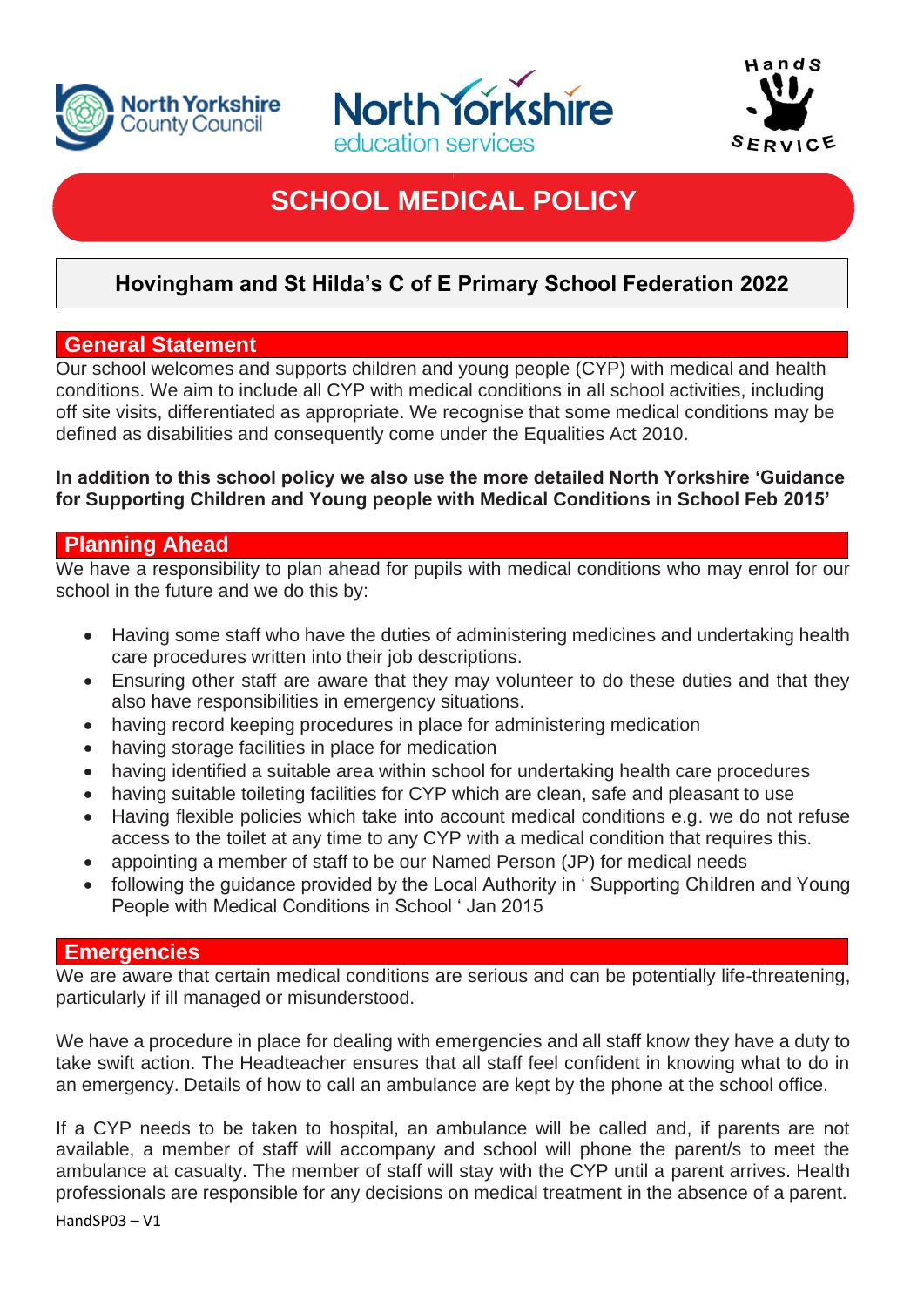Staff will not take a CYP to hospital in their own car unless it is an absolute necessity and never unaccompanied.

## **First Aiders**

We have trained first aiders on site at all times throughout the school day who are aware of the most common serious medical conditions at this school. Training is refreshed every 3 years.

## **Procedure to be followed when school is notified that a CYP has a medical condition**

- 1. Seek further information from parents and health professionals
- 2. Determine whether an Individual healthcare plan or a risk assessment is required
- 3. Arrange a meeting to develop the Individual health care plan
- 4. Arrange any staff training
- 5. Implement and monitor Individual healthcare plan.

#### **Staff Training**

Staff who support CYP with specific medical conditions must receive additional training from a registered health professional. Training requirements are determined via Individual healthcare plans. The Head teacher is responsible for ensuring staff are suitably trained by liaising with the relevant healthcare professional. Any member of staff who is trained but feels unable to carry out these duties competently ( for example due to having an injury/condition themselves or due to further training being required ) must report this as soon as possible to the Headteacher who will make appropriate arrangements.

The Headteacher and SBM keep a training record and ensure training is refreshed as appropriate. The Headteacher is involved in determining the competency of a member of staff in undertaking specific procedures (see Working **Together**)

Staff who complete records are shown by the Headteacher how these are to be completed and managed. The Headteacher quality ensures this on a termly basis.

Arrangements for induction of new staff are carried out by the Headteacher.

Staff must not give prescription medicines or undertake healthcare procedures without appropriate training. In some cases written instructions from the parent or on the medication container dispensed by the pharmacist is sufficient and the Headteacher will determine this.

#### **Whole School Staff Awareness Training**

We aim for all staff to receive basic awareness training in the following more common conditions:

- asthma
- epilepsy
- allergic reaction

This training is delivered by NYCC as and when required.

#### **Staffing**

The Headteacher is responsible for ensuring that all **relevant** staff will be made aware of a CYPs condition as soon as possible.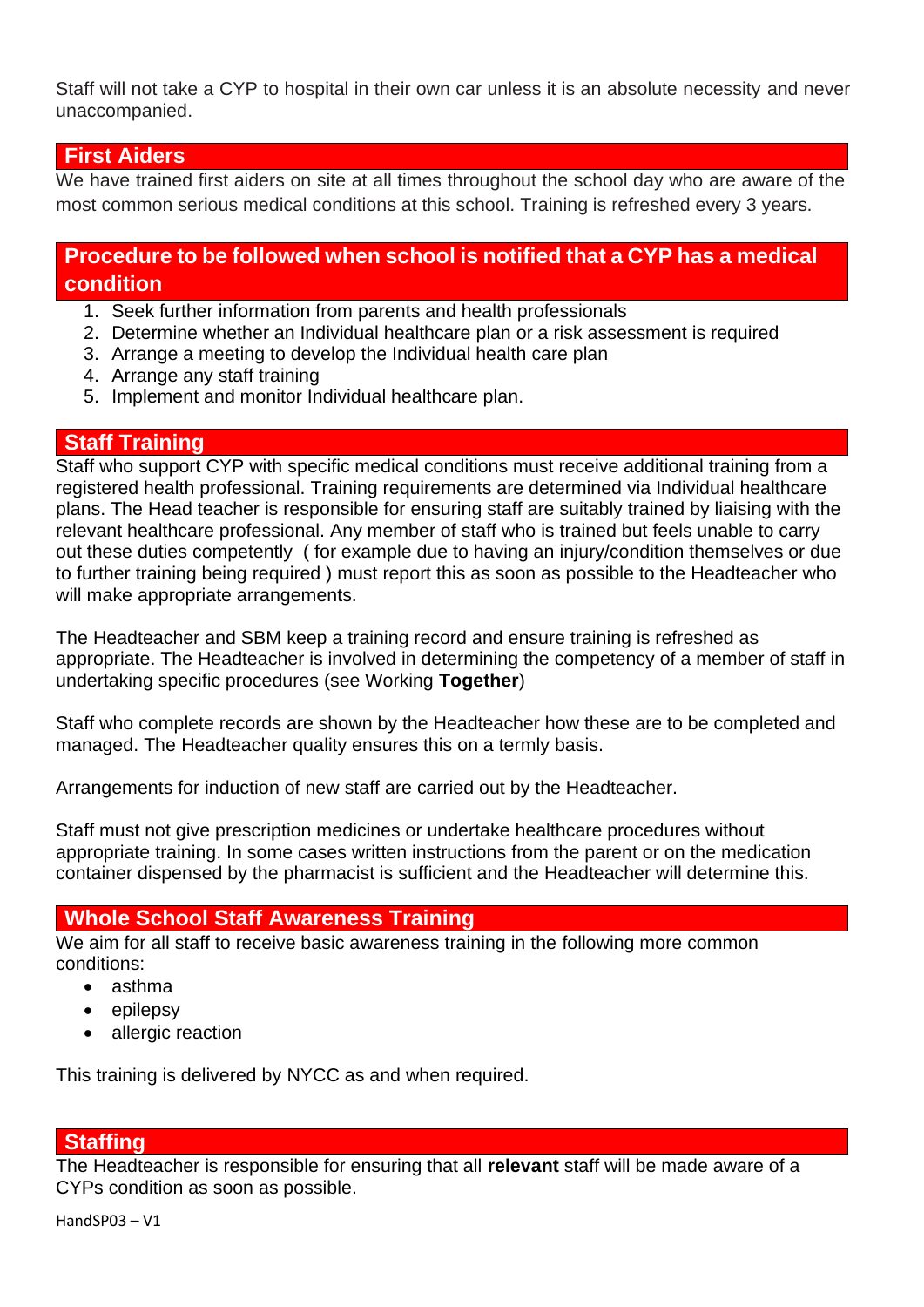Any supply teachers / covering staff will be informed, as appropriate, via a supply teacher's information folder with a list of CYP relevant medical conditions.

CYP with Individual Healthcare Plans have staff named in their plan who have been trained to undertake the procedures in the plan. The Headteacher ensures there are enough staff named to cover for absences and to allow for staff turnover.

## **Administration of Medication at School**

Wherever possible we allow CYP to carry their on medicines and relevant devices and where CYP self-administer we will provide supervision as appropriate

- We will only administer medication at school when it is essential to do so and where not to do so would be detrimental to a CYPs health.
- We will only accept medication that has been **prescribed** by a doctor, dentist, nurse prescriber or pharmacist prescriber.
- We will only accept **non prescribed** medication if it is included in an Individual Healthcare Plan **or** if we have a written procedure in place for that type of medication which has been authorised by NYCC insurance.
- We will not give **Aspirin** to any CYP under 16 unless it is prescribed
- We only give medication when we have written parental permission to do so.
- Medication not carried by CYP is stored in the office in St Hilda's and in the respective classroom at Hovingham.
- Controlled drugs are stored in the school office.
- CYP who do not carry and administer their own medication know where it is stored and how to readily access it.

## **Administration of Medication – General**

All staff are aware that there is no legal or contractual duty for any member of staff to administer medication or supervise a CYP taking medication unless they have been specifically contracted to do so or it is in their job description.

For medication where no specific training is necessary, any member of staff may administer prescribed and non-prescribed medication to pupils but only with a parent's written consent.

Some medicines require staff to receive specific training on how to administer it from a registered health professional.

## **CYP Who Can Manage Their Own Needs**

We encourage all CYP to manage as much of their own needs as is appropriate. The Headteacher will determine after discussion with parents whether a CYP is competent to manage their own medicine and procedures. Where a CYP has been recently diagnosed, or has an additional disability/condition e.g. visual impairment, we support them to gradually take on more of their own care, over time, as appropriate with the aim of them becoming as independent as possible. We aim for our CYP to feel confident in the support they receive from us to help them do this.

## **School Trips**

Staff organising our school trips ensure:

- They plan well in advance.
- They seek information about any medical / health care needs which may require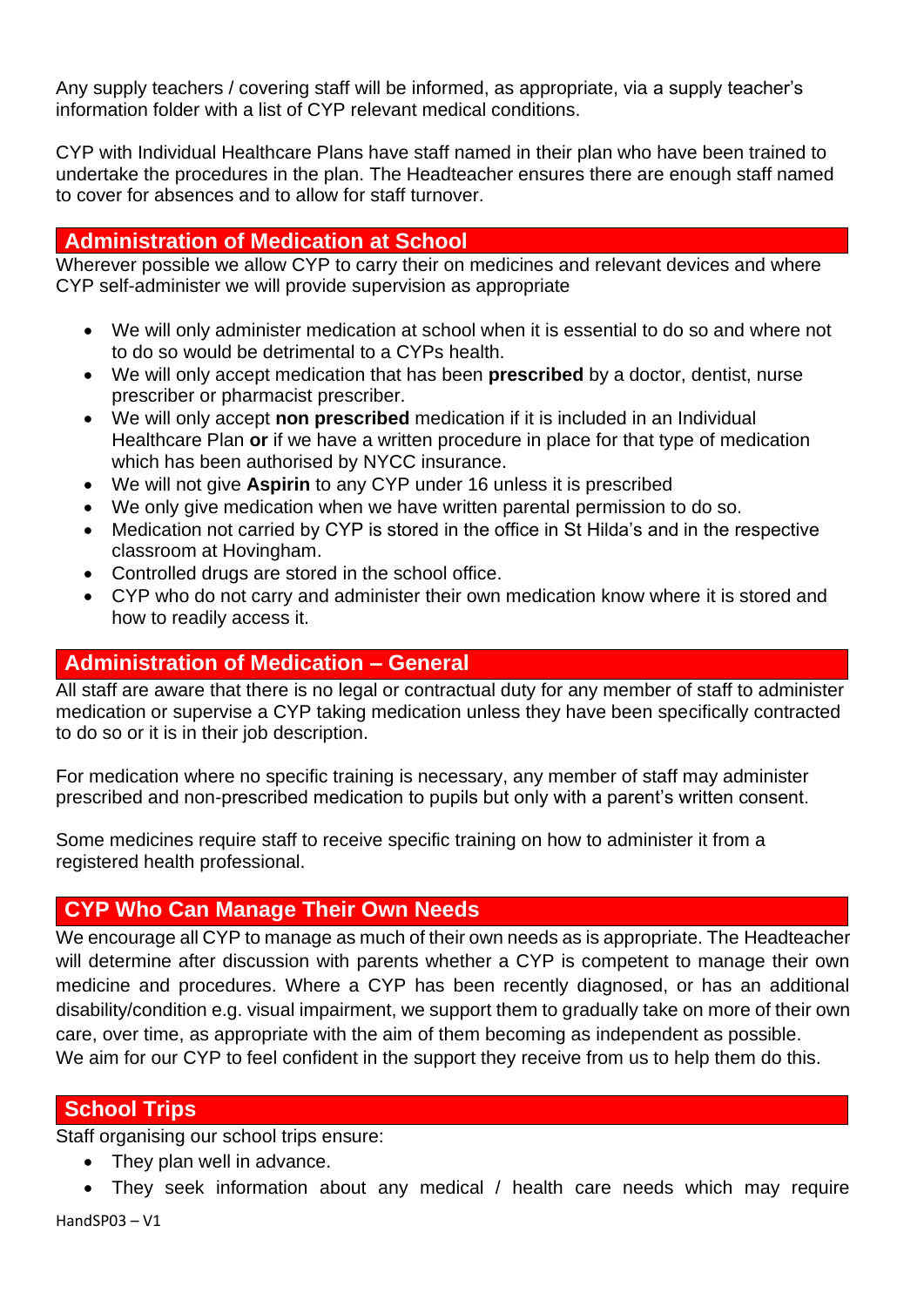management during a school trip. This is specifically relevant for residential visits when CYP may require medication / procedures that they would not normally require during the daytime.

- That any medication, equipment, health care plans are taken with them and kept appropriately during the trip.
- They do a risk assessment which includes how medical conditions will be managed in the trip. Staff are aware that some CYP may require an individual risk assessment due to the nature of their medical condition.

## **Safe Storage - General**

- The Headteacher ensures the correct storage of medication at school.
- The Headteacher supported by the admin team ensures the expiry dates for all medication stored at school are checked termly and informs parents by letter or text in advance of the medication expiring.
- Some medications need to be refrigerated. These are stored in a clearly labelled airtight container in the fridge located in the school kitchen. This area is inaccessible to unsupervised CYP.

#### **Refusal**

If a CYP refuses to take their medication school staff will note this on the administration of medication record. Parent/s will be informed as soon as is reasonably possible so that they can make alternative arrangements.

### **Accepting Medicines**

The Headteacher supported by the admin team (HL, CP & AC), along with the parent/s, ensures that all medication brought into school is clearly labelled with the CYPs name, the name and dose of medication and the frequency of dose.

Wherever possible medicines should be passed from the parent to the school office.

## **Safe Disposal**

Parents are asked to collect out of date medication.

If parents do not collect out of date medication.

Disposal of medication is recorded on the administration of medication record.

## **Record Keeping**

The following records are kept in school

| Name of record | <b>Location of record</b> | Who completes it | Who quality      |
|----------------|---------------------------|------------------|------------------|
|                |                           |                  | assures it & how |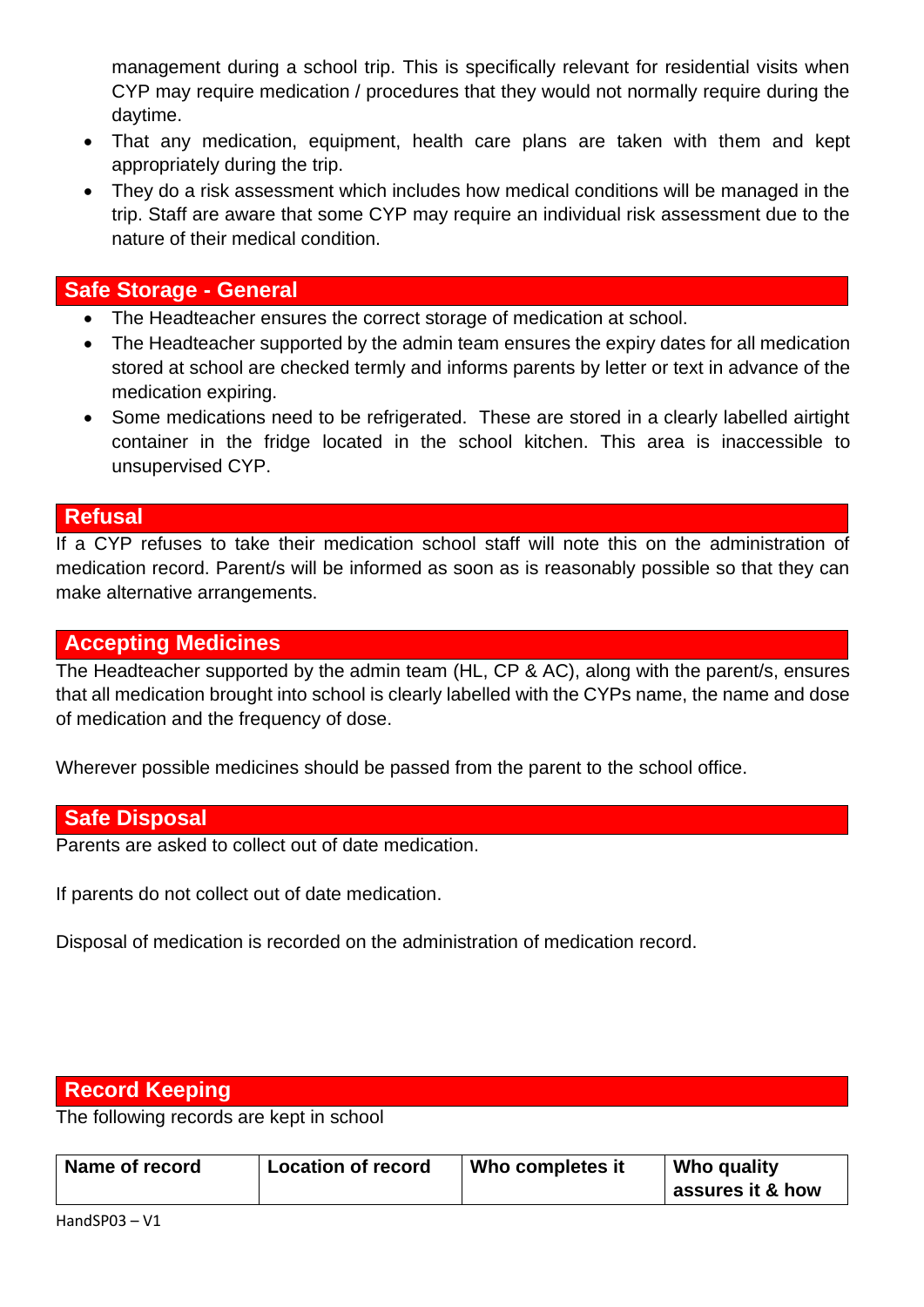|                        |                      |                        | often                 |
|------------------------|----------------------|------------------------|-----------------------|
| Whole school           | With the medication  | Staff member           | Headteacher           |
| administration of      |                      | administering          | Annually              |
| medication record      |                      | medication             |                       |
|                        |                      |                        |                       |
| Individual             | With the medication  | Staff member           | Headteacher           |
| administration of      |                      | administering          | Annually              |
| medication record -    |                      | medication             |                       |
| for CYP who have       |                      |                        |                       |
| frequent & regular     |                      |                        |                       |
| medication             |                      |                        |                       |
| Staff training $log -$ | On the cloud.        | <b>School Business</b> | Headteacher           |
| including first aid    |                      | Manager                | termly                |
|                        |                      |                        |                       |
| <b>School Medical</b>  | <b>School Office</b> | Parents                | <b>Staff Annually</b> |
| Register               |                      |                        |                       |
|                        |                      |                        |                       |

All these records will be kept securely and in accordance with NYCCs Records Retention and Disposal Schedule. All electronic records will be password protected.

#### **Enrolment Forms**

We ask on our enrolment form if a CYP has any medical /health conditions and again at regular times.

## **Individual Health Care Plans**

For CYP with more complex medical needs we use Individual healthcare plans to record important details. Individual healthcare plans are held in the school office and the CYPs classroom in accordance with data protection. They are updated when and if there are significant changes and also annually reviewed with parents and health care professionals.

Individual Healthcare Plans are shared on a need to know basis with staff who are directly involved with implementing them.

Individual Healthcare Plans are also shared, with parent/s permission, with NYCC risk management and insurance

The Headteacher is responsible for ensuring any Individual healthcare plans are developed

The Headteacher is responsible for checking Individual Healthcare plans on an annual basis or if the condition changes to ensure they are up to date and being implemented correctly.

## **School Medical Register**

We keep a centralised register of CYP with medical needs. The Headteacher has responsibility for keeping the register up to date.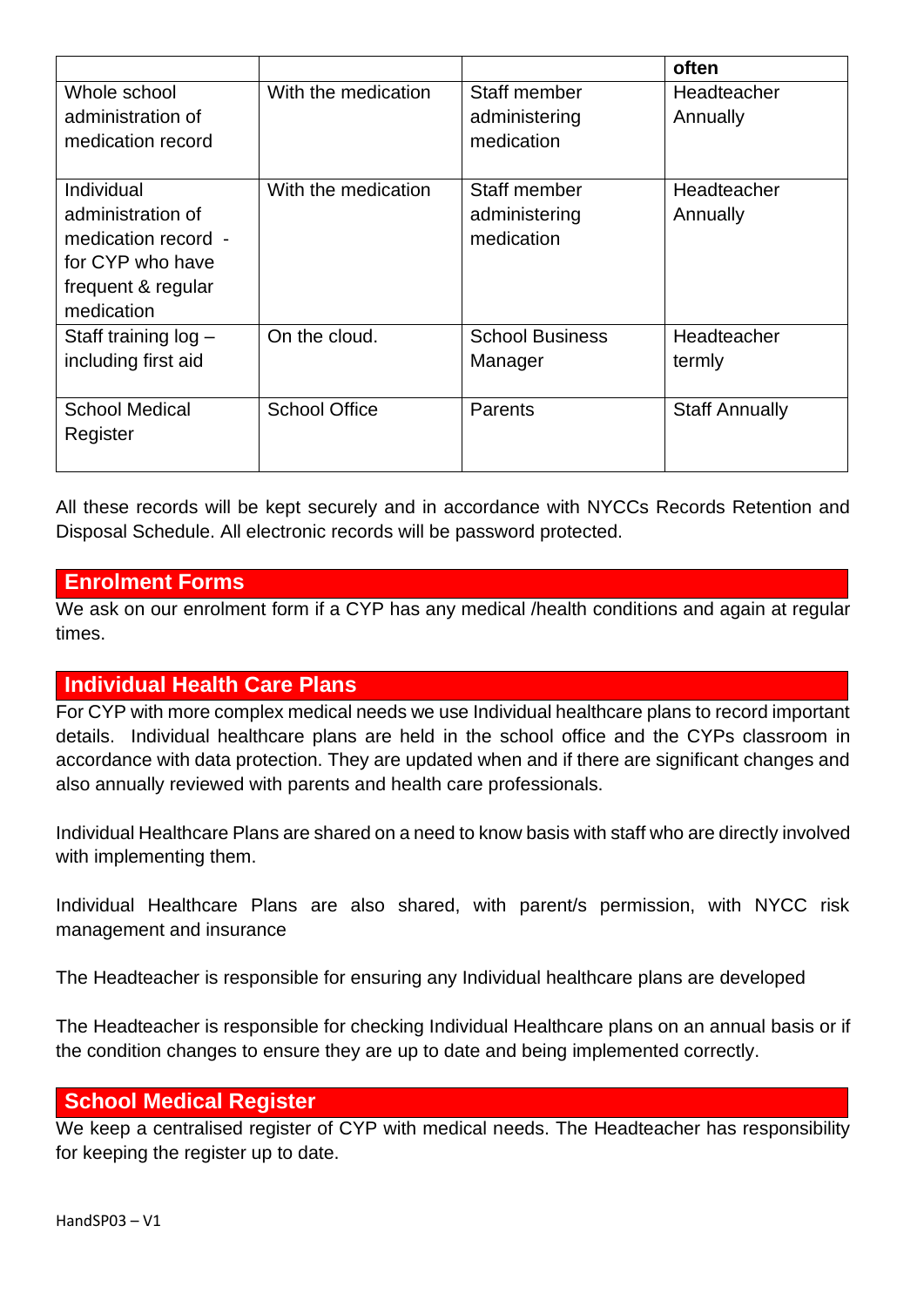#### **Asthma**

School staff are aware that, although it is a relatively common condition, asthma can develop into a life threatening situation.

We have a generic asthma plan in place in school which details how asthma attacks are managed. This plan is displayed in prominent locations in school, in classrooms and the office.

CYP who have asthma will not have an Individual Healthcare Plan unless their condition is severe or complicated with further medical conditions.

#### **Working Together**

A number of people and services may be involved with a CYP who has a medical condition e.g. parent/s, CYP themselves, Healthy Child Nurse, specialist nurse, community nurse etc.

We seek and fully consider advice from everyone involved and from the Local Authority to assist us in our decisions around a CYPs medical needs.

We aim to maintain regular contact with our Healthy Child nurse who may inform us of any CYP who have health conditions that we are not already aware of e.g. where a CYP has developed a new condition.

We work together to identify needs, identify training, draw up Individual Healthcare Plans, identify staff competency in procedures etc. However the Headteacher and Governing body take overall responsibility for ensuring a CYPs needs are met in school.

We work together to ensure our policy is planned, implemented and maintained successfully.

#### **Head Teacher's Responsibilities**

The Headteacher holds overall responsibility for the following but may delegate some of the responsibilities to a named person:

- Ensure the school is inclusive and welcoming and that the medical conditions policy is in line with local and national guidance and policy frameworks.
- Liaise between interested parties including CYP, school staff, special educational needs coordinators, pastoral support/welfare officers, teaching assistants, Healthy Child Nurse, parents and governors.
- Ensure the policy is put into action, with good communication of the policy to all.
- Ensure every aspect of the policy is maintained.
- Ensure information held by the school is accurate and up to date and that there are good information sharing systems in place using Individual Healthcare plans.
- Ensure CYP confidentiality.
- Assess the training and development needs of staff and arrange for them to be met.
- Provide/arrange provision of regular training for school staff in managing the most common medical conditions in school.
- Ensure all supply staff and new teachers know and implement the medical conditions

HandSP03 – V1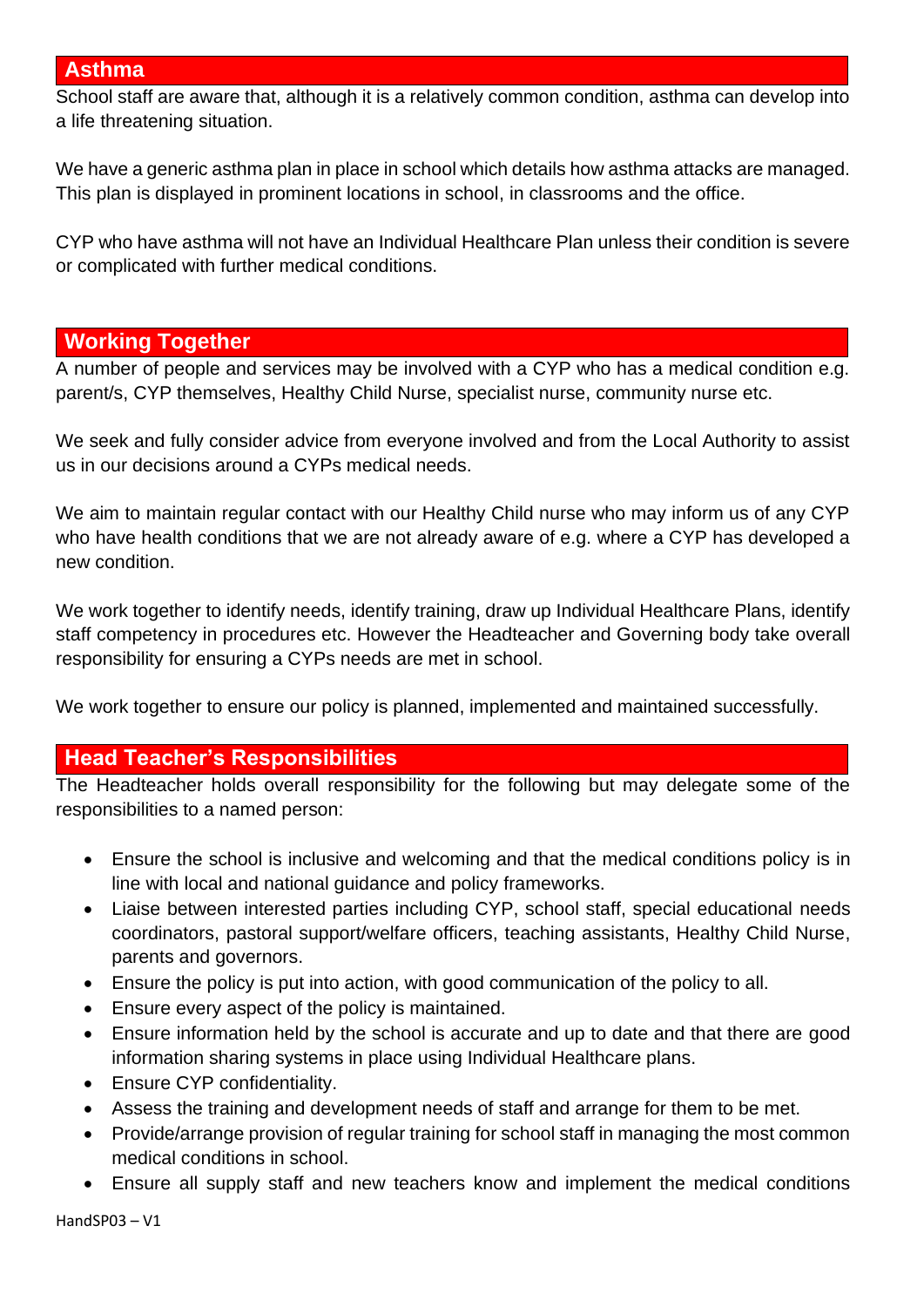policy.

- Update the medical policy at least once a year according to review recommendations and recent local and national guidance and legislation.
- Ensure absences due to medical needs are monitored and alternative arrangements for continuing education are in place.
- Ensure Individual Healthcare plans are completed and reviewed annually.
- Check medication held in school as detailed above for expiry dates and dispose of accordingly
- Inform parents when supply of medicine needs replenishing / disposing
- Quality assure record keeping
- Work together to quality assure staff competency in specific procedures
- Regularly remind staff of the school medical policy and procedures

## **School Staff Responsibilities**

All staff have a responsibility to:

- Be aware of the potential triggers, signs and symptoms of common medical conditions and know what to do in an emergency.
- Understand and implement the medical policy.
- Know which CYP in their care have a medical condition.
- Allow all CYP to have immediate access to their emergency medication.
- Maintain effective communication with parents including informing them if their child has been unwell at school.
- Ensure CYP who carry their medication with them have it when they go on a school trip or out of the classroom e.g. to the field for PE
- Be aware of CYP with medical conditions who may be experiencing bullying or need extra social support.
- Ensure all CYP with medical conditions are not excluded unnecessarily from activities they wish to take part in.
- Ensure CYP have the appropriate medication or food with them during any exercise and are allowed to take it when needed.

## **Teaching Staff Responsibilities**

Teachers at this school have a responsibility to:

- Ensure CYP who have been unwell catch up on missed school work.
- Be aware that medical conditions can affect a CYP's learning and provide extra help when needed.
- Liaise with parents, healthcare professionals and special educational needs co-ordinator if a CYP is falling behind with their work because of their condition.

## **First Aiders Responsibilities**

First aiders at this school have a responsibility to:

- Give immediate help to casualties with common injuries or illnesses and those arising from specific hazards within the school.
- When necessary ensure that an ambulance or other professional medical help is called.
- Check the contents of first aid kits and replenish as necessary.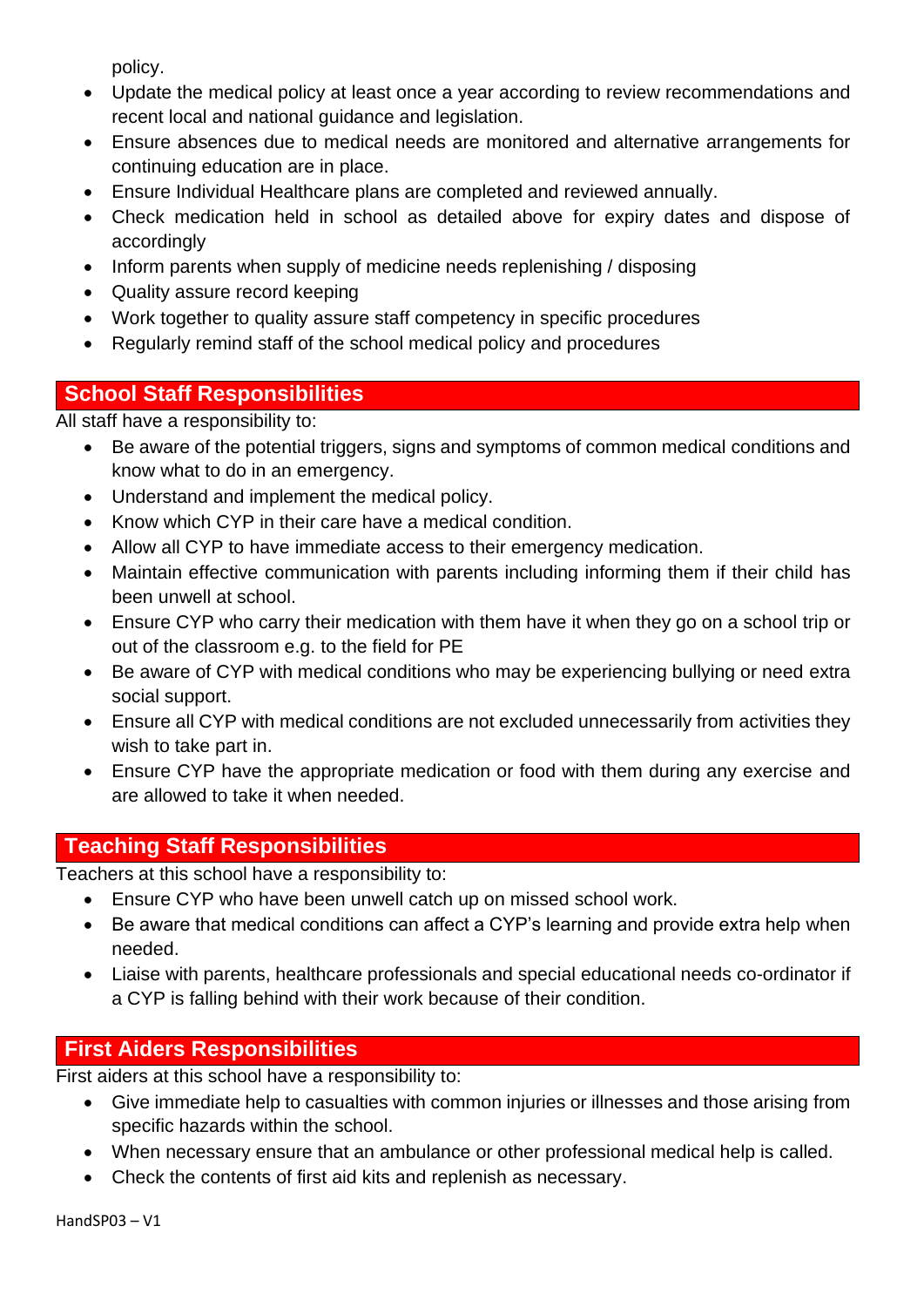## **School Educational Needs Co-Ordinator Responsibilities**

The SEN Co-Ordinator has a responsibility to:

- Help update the school's medical condition policy.
- Know which CYP have a medical condition and which have special educational needs because of their condition.
- Ensure teachers make the necessary arrangements if a CYP needs special consideration or access arrangements in exams or coursework.

## **CYP Responsibilities**

CYP have a responsibility to:

- Treat other CYP with and without a medical condition equally.
- Tell their parents, teacher or nearest staff member when they or another CYP is not feeling well.
- Treat all medication with respect.
- Know how to gain access to their medication (includes emergency medication)
- Ensure a member of staff is called in an emergency situation

#### **Parent Responsibilities**

Parents are expected to support their child by:

- Telling school if their child has / develops a medical condition
- Immediately informing (the school office) in writing if there are any changes to their child's condition or medication.
- Ensuring that they/ their emergency representative is contactable at all times.
- Administering medication out of school hours wherever possible
- Undertaking health care procedures out of school hours wherever possible
- Ensuring they supply school with correctly labelled in date medication.
- Contributing to the writing of individual health care plans / intimate personal care plans as appropriate
- Completing the necessary paperwork e.g. request for administration of medication
- Collecting any out of date or unused medicine from school for disposal
- Keeping their child at home if they are not well enough to attend school / infectious to other people
- Ensure their child catches up on any school work they have missed.
- Ensure their child has regular reviews about their condition with their doctor or specialist healthcare professional.

Parents who do not provide this support should be aware that we may not be able to fully support their CYP's medical condition in school.

## **School Procedure on Being Notified of a CYPs Medical Condition**

Notification of a CYPs medical condition may come via a number of routes e.g. by parents, Healthy Child nurse, admission forms etc.

Whatever the route the Headteacher must be informed as soon as possible.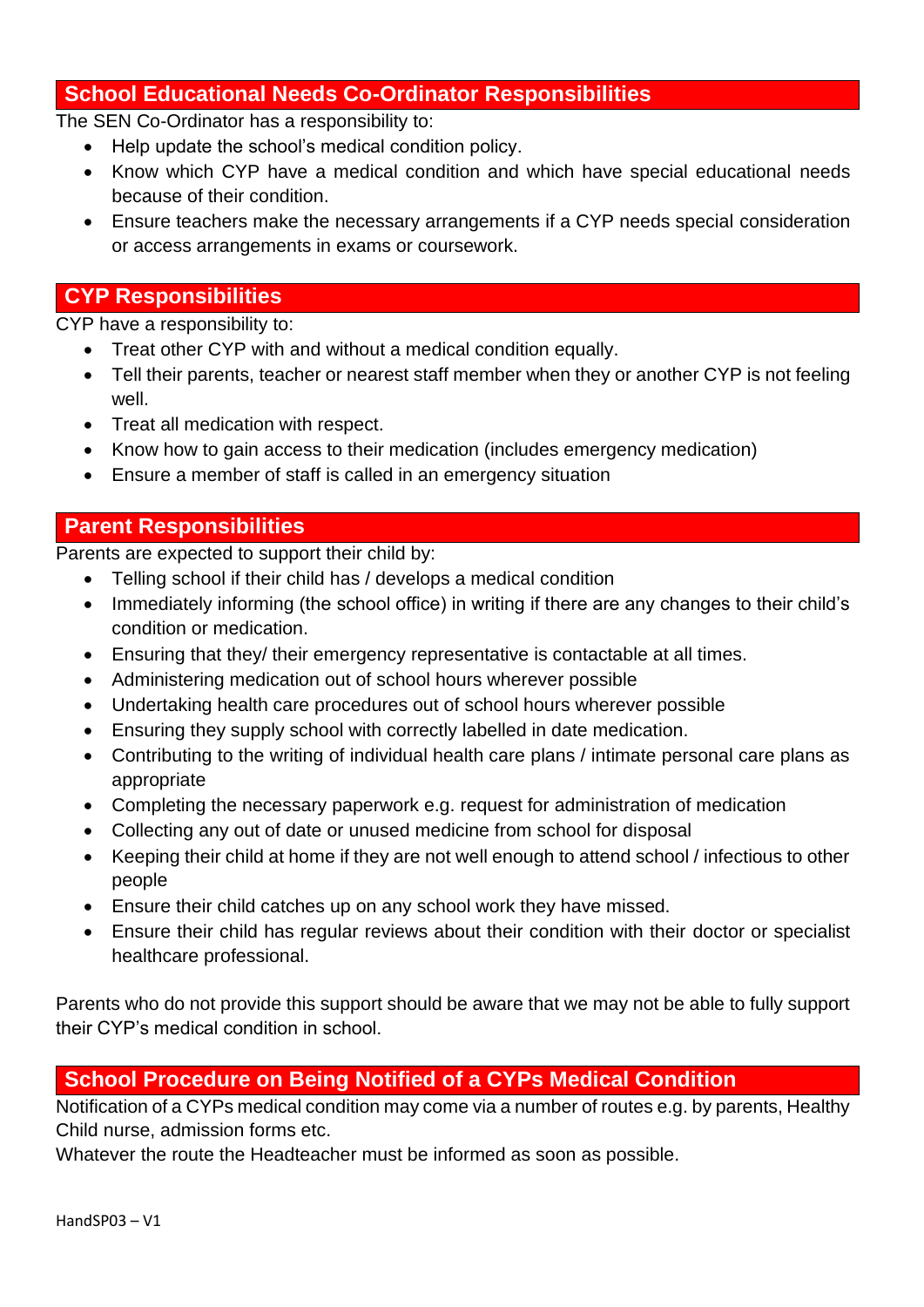They must then:

- Seek further information about the condition
- Determine with the support of parents and relevant health professional whether an Individual Healthcare Plan is required
- Identify any medication / health care procedures needed
- Identify any aspects of a CYPs care they can manage themselves
- Identify which staff will be involved in supporting the CYP
- Identify what, if any, training is needed, who will provide this and when
- Identify which staff need to know the details of the CYPs medical condition and inform them as appropriate
- Ensure parent/s written permission is received for any administration of medication

## **Unacceptable Practice**

School staff use their discretion about individual cases and refer to a CYP's Individual Healthcare Plan, where they have one, however; it is not generally acceptable to:

- Prevent CYP from accessing their inhalers or other medication
- Assume every CYP with the same condition requires the same treatment
- Ignore the views of the CYP and their parents
- Ignore medical evidence or opinion although this may be challenged
- Send CYP with medical conditions home frequently or prevent them from staying for normal school activities e.g. lunch unless it is specified in the CYP's Individual Healthcare Plan
- Send an ill CYP to the school office or medical room without a suitable person to accompany them
- Penalise CYP for their attendance record if their absences relate to their medical condition e.g. hospital appointments
- Prevent pupils from drinking, eating or taking toilet breaks whenever they need in order to manage their medical condition
- Require parents, or otherwise make them feel obliged to come into school to provide medical support to their child, including toileting issues and manual handling issues
- Prevent CYP from participating, or create unnecessary barriers to children participating in any aspect of school life, including school trips e.g. by requiring the parent to accompany the CYP.

## **Data Protection**

We will only share information about a CYPs medical condition with those staff who have a role to play in supporting that child's needs. In some cases e.g. allergic reactions it may be appropriate for the whole school to be aware of the needs. In other cases e.g. toileting issues, only certain staff involved need to be aware. We will ensure we have written parental permission to share any medical information.

#### **School Environment**

We will ensure that we make reasonable adjustments to be favourable to CYP with medical conditions. This includes the physical environment, as well as social, sporting and educational activities.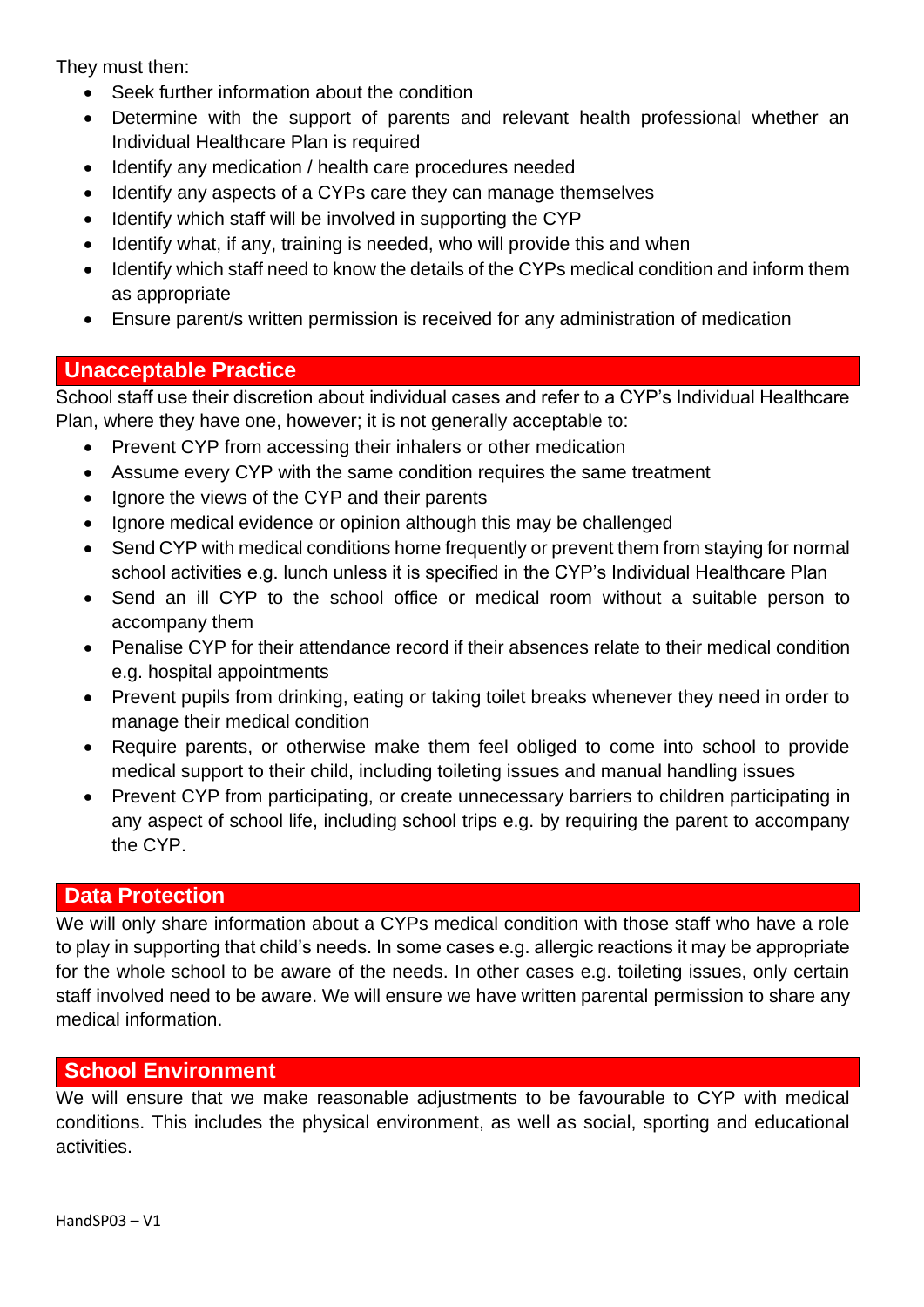## **Physical Environment**

We have an accessibility plan which outlines how we aim to develop our facilities and staffing to meet potential future health care needs e.g. improved physical access, improved toilet facilities.

#### **Education and Learning**

We ensure that CYP with medical conditions can participate as fully as possible in all aspects of the curriculum and ensure appropriate adjustments and extra support are provided.

Teachers and support staff are made aware of CYP in their care who have been advised to avoid or take special precautions with particular activities.

We ensure teachers and PE staff are aware of the potential triggers for pupils' medical conditions when exercising and how to minimise these triggers.

Staff are aware of the potential for CYP with medical conditions to have special educational needs (SEN). The school's SEN coordinator consults the CYP, parents and pupil's healthcare professional to ensure the effect of the CYPs condition on their schoolwork is properly considered.

### **Insurance**

The Headteacher is responsible for ensuring staff are insured to carry out health care procedures and administer medication. A copy of the NYCC insurance policy is made available to all staff involved via NYCC intranet.

Additional insurance may need to be taken out for specific procedures and the Headteacher will ensure relevant staff are able to access a copy of the insurance policy.

## **Complaints**

For details on how to make a complaint around medical issues in school please follow our school complaints procedure available from the school websites and on request from the school office.

#### **Home to School Transport**

Parents are responsible for informing SEN transport or Integrated Passenger transport if their child has a medical need that they may require assistance with during the journey to and from school.

#### **Dignity and Privacy**

At all times we aim to respect the dignity and privacy of all CYP with medical conditions we do this by only sharing information with those who have a role in directly supporting the CYPs needs. We are considerate when giving / supervising medication / managing health care needs.

## **Distribution of the School Medical Policy**

**Parents** are informed about this school medical policy:

- Via the school website
- On request from the school office.

HandSP03 – V1 **School staff** are informed and reminded about this policy